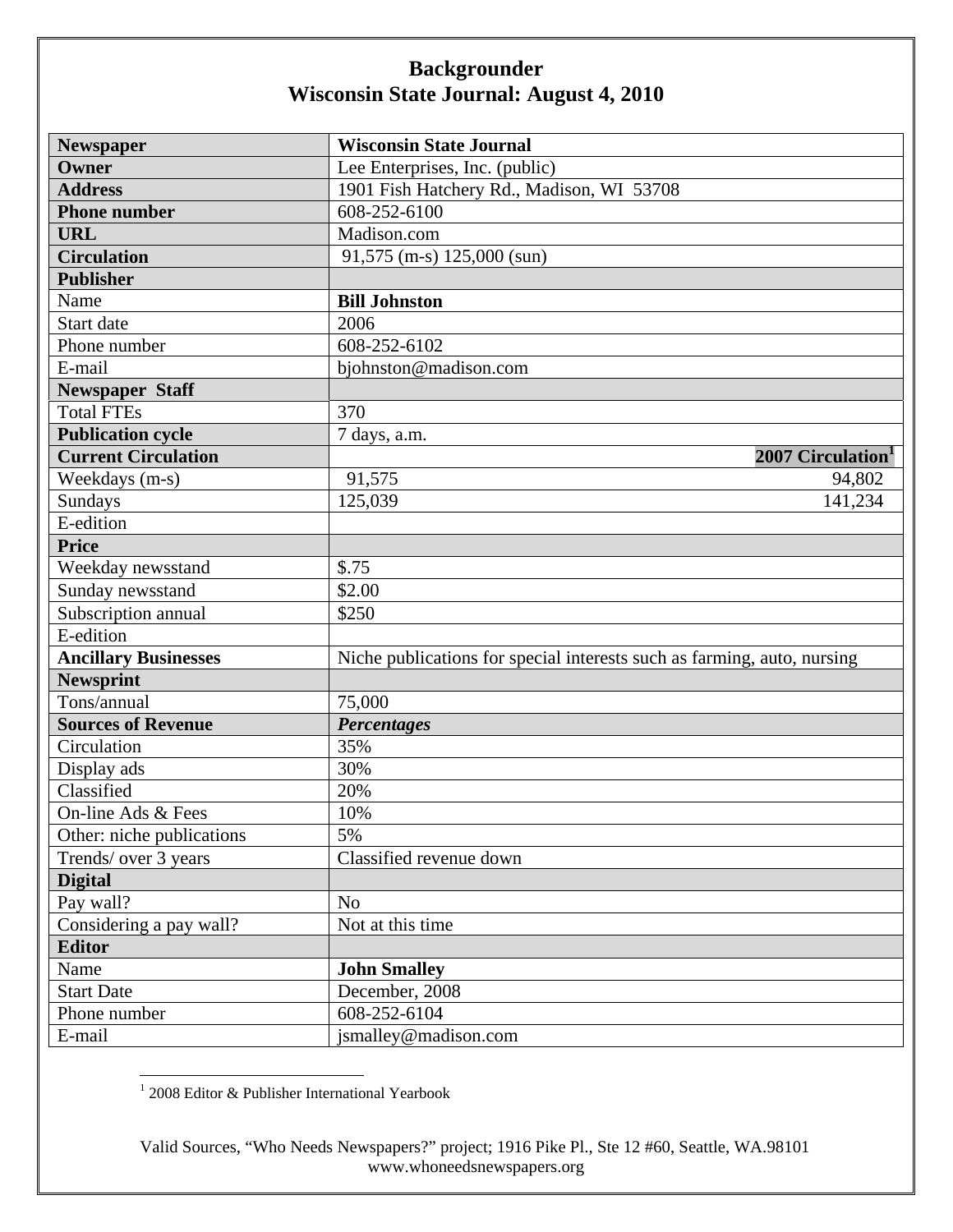| <b>News Staff</b>                       |                                |
|-----------------------------------------|--------------------------------|
| <b>Total FTE</b>                        | 80                             |
| Reporters                               | 59                             |
| Editors                                 | 15                             |
| Photo                                   | Editor $+5$ photographers      |
| <b>Bureaus</b>                          | Two reporters                  |
| Coverage                                | More than 50% of their time    |
| Local government                        | Yes: one fulltime              |
| Courts                                  | Yes: one fulltime              |
| Public safety                           | Yes: one fulltime              |
| County government                       | Yes: one fulltime              |
| State government                        | Yes: two fulltime              |
| <b>School Board</b>                     | Yes: one fulltime              |
| <b>Business</b>                         | Yes: three fulltime            |
| <b>Sports</b>                           | Yes: 19 fulltime/1 part-time   |
| Entertainment & arts                    | <b>Yes: 3.5 FTE</b>            |
| Health/Medicine                         | Yes: one fulltime              |
| Sci/Environment                         | Yes: one fulltime              |
| Regional                                | Yes: one fulltime              |
| <b>Digital Media Manager</b>            |                                |
| Name                                    | <b>Tim Kelley</b>              |
| Start date                              | 2008                           |
| Phone                                   | 608-252-6115                   |
| E-Mail                                  | tkelley@madison.com            |
| website originated                      | 1996                           |
| <b>Digital News Staff</b>               |                                |
| <b>Size</b>                             | 11                             |
| <b>Reporting/Photo staff</b>            |                                |
| Does reporting staff feed materials for | Yes                            |
| digital media                           |                                |
| <b>Capabilities</b>                     |                                |
| Web platform software?                  |                                |
| Content management system:<br>software? | Blox (Town News, Moline, Ill.) |
| Does your organization                  | Yes                            |
| write code?                             |                                |
| Number of coders?                       | Five                           |
| Proprietary or open-source code?        | Proprietary                    |
| Why?                                    |                                |
| <b>Flexibility &amp; response time</b>  |                                |
| Can you change web platform -           | Yes                            |
| coding, architecture, software -- at    |                                |
| least once a month? Do you?             |                                |
|                                         |                                |
| Can you add new functionality           | Yes                            |
| promptly as it becomes available?       |                                |

Valid Sources, "Who Needs Newspapers?" project; 1916 Pike Pl., Ste 12 #60, Seattle, WA.98101 www.whoneedsnewspapers.org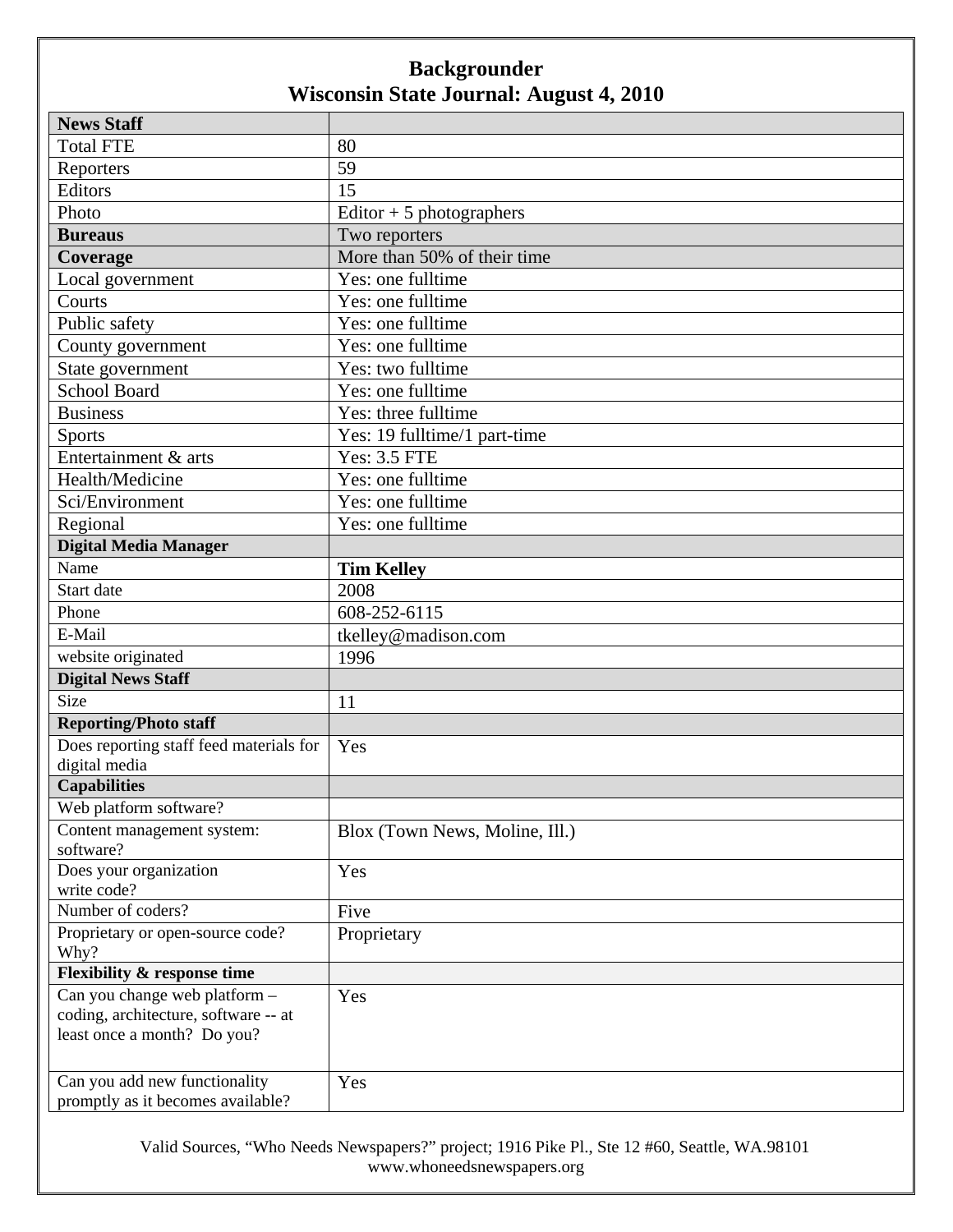| <b>Digital Tools?</b>                                                                                                                                                        |                                                                                                                                           |
|------------------------------------------------------------------------------------------------------------------------------------------------------------------------------|-------------------------------------------------------------------------------------------------------------------------------------------|
| Crowd sourcing?                                                                                                                                                              | Used "Cover it live" software, election night, for responses                                                                              |
| Data visualization?                                                                                                                                                          | Occasionally; searchable data bases                                                                                                       |
| Documentary video?                                                                                                                                                           | Yes                                                                                                                                       |
| <b>Social Media</b>                                                                                                                                                          |                                                                                                                                           |
| What is the overall organizational<br>commitment to collecting, creating,<br>shaping and delivering all your<br>news/information products through<br>these digital channels? | Major commitment; about 50 reporters have Twitter accounts.                                                                               |
| To what extent is your newspaper<br>connected to people through social<br>media?                                                                                             | Also use Facebook extensively.<br>2010 site for High School sports with 50 "Fan Pages" for selected High<br>School teams.                 |
| <b>Advertising</b>                                                                                                                                                           |                                                                                                                                           |
| Is your advertising staff is able to<br>provide competitive digital services to<br>merchants?                                                                                | Yes. Sales has some digital specialists.                                                                                                  |
| Do you use "real time" ads?                                                                                                                                                  | Yes "Jivox" – video based                                                                                                                 |
| Does your advertising department sell<br>"digital services", such as helping<br>merchants with website production?                                                           | Limited. Have helped some firms with social media sites. Also runs<br>website for Madison School district.                                |
| Does your ad department sell<br>electronic coupons or other modern<br>digital products?                                                                                      | Yes                                                                                                                                       |
|                                                                                                                                                                              |                                                                                                                                           |
| <b>Assessment</b>                                                                                                                                                            |                                                                                                                                           |
| How do you assess your digital<br>news/information products?                                                                                                                 |                                                                                                                                           |
| Page-views?                                                                                                                                                                  | 9-9.5 M/month                                                                                                                             |
| Monthly uniques?                                                                                                                                                             | 800-900K/month                                                                                                                            |
| Revenue?                                                                                                                                                                     | Yes                                                                                                                                       |
| What other metrics do you use?                                                                                                                                               | Time spent on site (average 2.5 minutes); pages viewed per visit                                                                          |
| Do you assess news content?                                                                                                                                                  |                                                                                                                                           |
| Number of sources?                                                                                                                                                           | <b>NA</b>                                                                                                                                 |
| Writing or visual journalism impact?                                                                                                                                         |                                                                                                                                           |
| Other?                                                                                                                                                                       | Provide viewing data to news staff in regular monthly reports                                                                             |
| <b>Editing</b>                                                                                                                                                               |                                                                                                                                           |
| Are there different procedures (layers<br>of editing) for web vs. print products?                                                                                            | Web-first material goes through "web-desk" for copy edit (staffed 20)<br>hours/day). Reporters can file to web, but WSJ does not do that. |
| Do you use AP Style in your digital<br>products?                                                                                                                             | Yes                                                                                                                                       |
| <b>Revenue</b>                                                                                                                                                               |                                                                                                                                           |
| Do you charge for any digital news<br>products?                                                                                                                              | Yes                                                                                                                                       |
| Which products and how much?                                                                                                                                                 | Archives; use <newspaperarchive.com> with Heritage Microfilm<br/>E-edition</newspaperarchive.com>                                         |
| <b>Digital Delivery Systems</b>                                                                                                                                              |                                                                                                                                           |

Valid Sources, "Who Needs Newspapers?" project; 1916 Pike Pl., Ste 12 #60, Seattle, WA.98101 www.whoneedsnewspapers.org